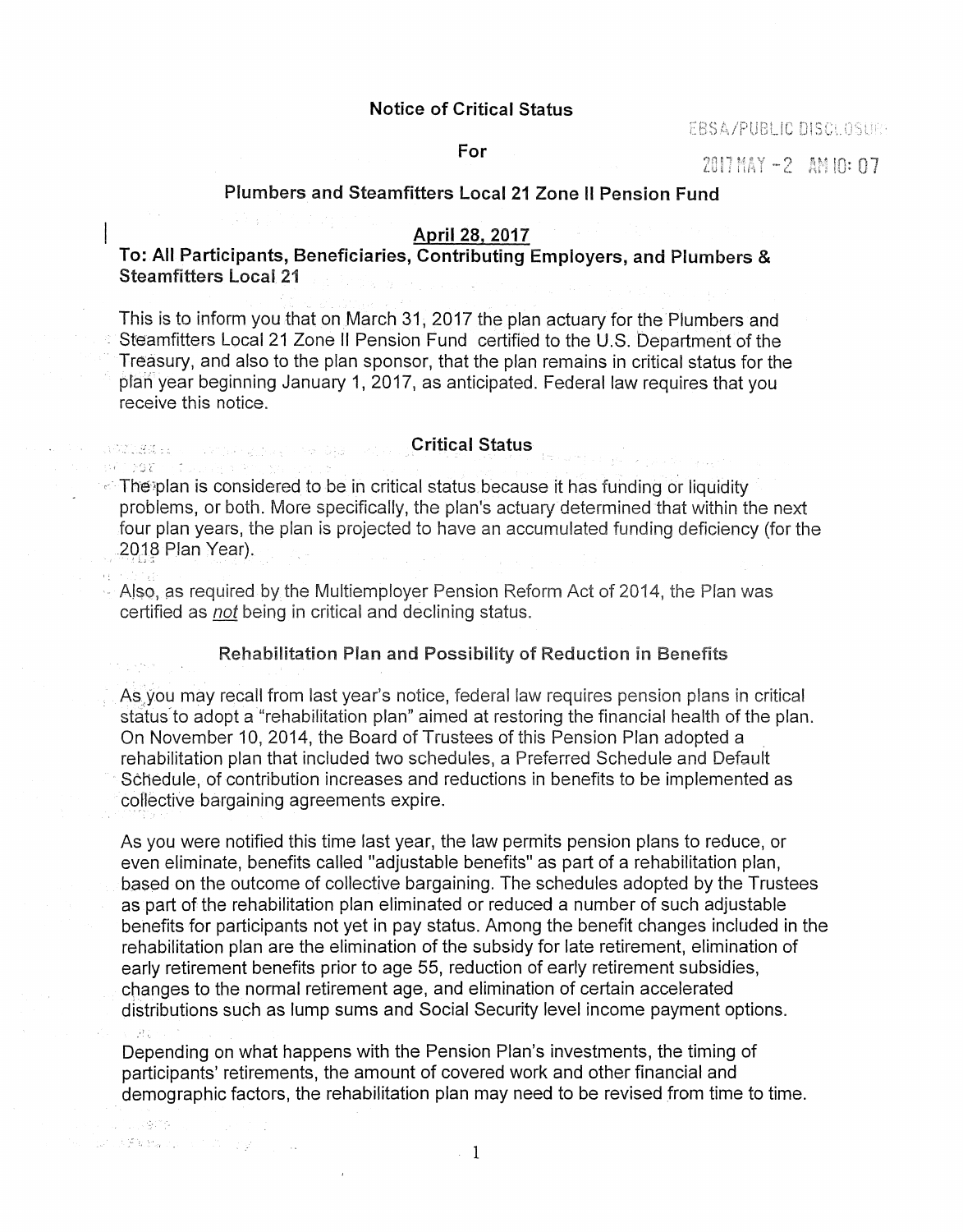If the Trustees of the plan determine that any additional benefit reductions are necessary, you will receive a separate notice in the future identifying and explaining the effect of those reductions. Any reduction of adjustable benefits will not reduce the level of a participant's basic benefit payable at normal retirement age. In addition, the reductions may only apply to participants and beneficiaries whose benefit commencement date is on or after April 30, 2014.

# **Adjustable Benefits**

The plan continues to offer the following adjustable benefits, which may still be reduced or eliminated as part of any update to the rehabilitation plan the Pension Plan may adopt:

Post-retirement death benefits;

Disability benefits (if not yet in pay status);

Early retirement benefit or retirement-type subsidy, including:

Unreduced Normal Pension Benefit at age 62

-25

**Subsidy in the Early Pension Benefit** 

Benefit payment options other than a qualified joint-and survivor annuity (QJSA);

Other similar benefits, rights, or features under the plan

# Employer Surcharge

The law requires that all contributing employers pay to the plan a surcharge to help correct the plan's financial situation. The amount of the surcharge is equal to a percentage of the amount an employer is otherwise required to contribute to the plan under the applicable collective bargaining agreement. With some exceptions, a 5% surcharge is applicable in the initial critical year and a 10% surcharge is applicable for each succeeding plan year thereafter in which the plan is in critical status.

### **Multiemployer Pension Reform Act of 2014**

Under the Multiemployer Pension Reform Act of 2014 (MPRA), a plan that has been determined to be in critical and declining status and is projected to become insolvent may be able to adopt certain reductions to accrued benefits, subject to various requirements and limitations, if doing so is projected to prevent insolvency. Generally, in order for the plan sponsor to adopt a benefit suspension, the suspension must be approved by the Department of the Treasury (Treasury) in consultation with the Department of Labor and the Pension Benefit Guaranty Corporation (PBGC), and ratified by a vote of the plan's participants and beneficiaries. MPRA also provides that a plan in critical and declining status that cannot be projected to avoid insolvency by benefit suspension alone, may be eligible to apply to the PBGC for a partition, subject to